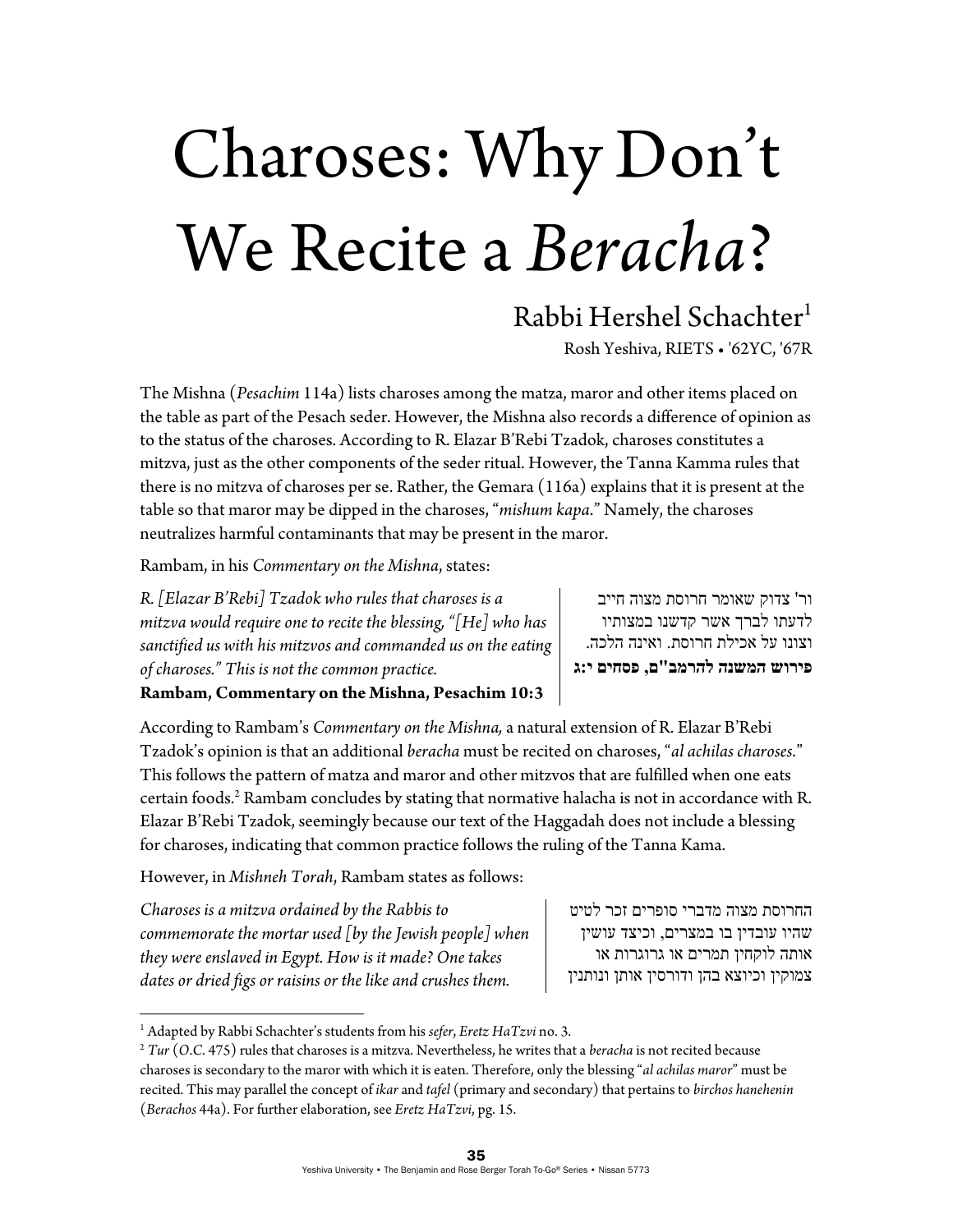*Vinegar and spices are added in the way that mortar is mixed with straw. Charoses is brought to the table on the nights of Pesach.* 

#### **Hilchos Chametz U'Matza 7:11**

לתוכן חומץ ומתבלין אותן בתבלין כמו טיט בתבן ומביאין אותה על השלחן בלילי הפסח.

#### **רמב"ם הלכות חמץ ומצה ז:יא**

This ruling stands in contradistinction with the words of Rambam in his *Commentary on the Mishna*. In *Mishneh Torah*, Rambam codifies the view of R. Elazar B'Rebi Tzadok by stating that charoses is deemed a mitzva. Moreover, in *Mishneh Torah*, Rambam makes no mention of a *beracha* for charoses, whereas his *Commentary on the Mishna* identifies the blessing as a logical extension of R. Elazar B'Rebi Tzadok's opinion.3

Rav Soloveitchik explained that Rambam in *Mishneh Torah*, in fact, follows the opinion of R. Elazar B'Rebi Tzadok. However, in order to understand why there is no *beracha* recited, we must understand the nature of the mitzva of charoses. Indeed, eating charoses or dipping maror in charoses are not mitzvos in the same formal sense applied to the eating of matza or maror. However, there is a mitzva to place charoses on the seder table because of the symbolic significance of *zecher la'teet*, a reminder of the mortar used by the Jewish people during the slavery in Egypt.

For this reason, Rambam emphasizes its placement at the table when he lists the components of the seder at the very beginning of his discussion of the seder in Chapter 7 of *Hilchos Chametz U'Matza*. This serves as the primary designation of the role of charoses at the seder. He describes the dipping of the maror in charoses only later in *Mishneh Torah* when he expands upon the protocol of the mitzvos of the seder in Chapter 8. The purpose of dipping maror in charoses is merely to establish a connection between the charoses and the meal in which it is eaten. Its presence at the table as a *zecher la'teet* is actualized through this incorporation into the *seuda* (festive meal) of the seder night.

The Rav understood Rambam's omission of the *beracha* for charoses in light of this explanation. As a rule, Chazal instituted blessings for mitzvos only in the context of a *ma'aseh mitzva* (an action used to perform a mitzva). In other words, when one fulfills a mitzva without performing a specific, prescribed action, no *beracha* is recited.4 Therefore, even according to R. Elazar B'Rebi Tzadok, Rambam rules that no *beracha* is said. The mitzva of charoses is achieved simply through its presence at the *seuda*. Dipping the maror is only a vehicle through which halacha recognizes the charoses' association with the seder; it is not a *ma'aseh mitzva* in its own right.

Rav Soloveitchik demonstrated that the aforementioned principle of *birchos hamitzvos* is manifest in other areas of halacha, as well. For example, Tosafos cite the opinion of Behag (Ba'al Halachos Gedolos):

<sup>3</sup> See *Lechem Mishneh* who observes that Rambam must have reversed his ruling and rejected the opinion of the Tanna Kama. However, *Lechem Mishneh* does not suggest a solution to Rambam's omission of a *beracha* for charoses.

<sup>4</sup> A related expression of this is the principle לעשייתן עובר עליהן מברכין המצות כל, one always recites a *beracha* before its performance (*Pesachim* 7b). This highlights the performance (not the fulfillment) as the critical aspect of the recitation of the *beracha*.